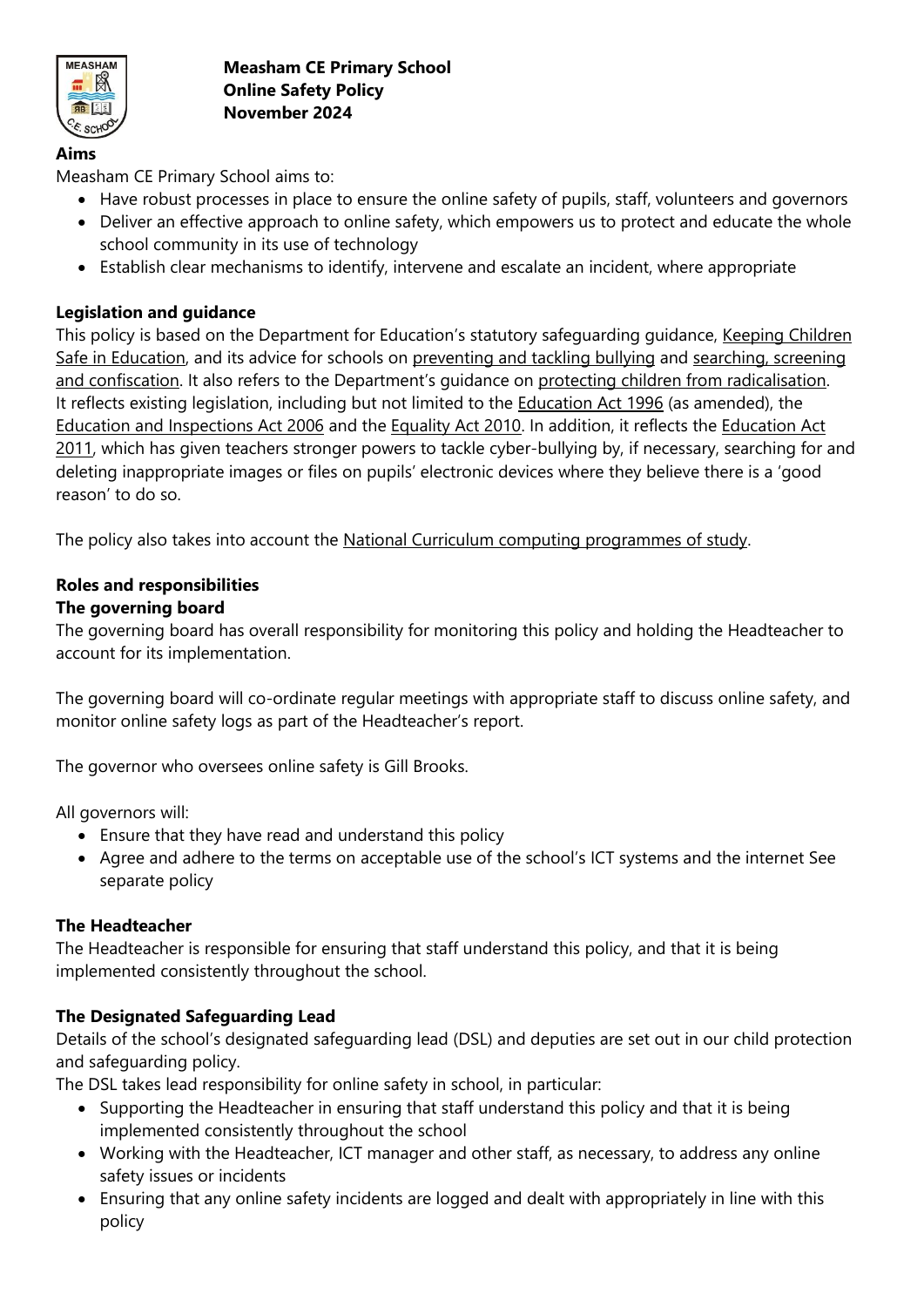

- Ensuring that any incidents of cyber-bullying are logged and dealt with appropriately in line with the school behaviour policy
- Updating and delivering staff training on online safety
- Liaising with other agencies and/or external services if necessary
- Providing regular reports on online safety in school to the Headteacher and/or governing board

This list is not intended to be exhaustive.

# **The ICT manager** (Primary World)

The ICT manager is responsible for:

- Putting in place appropriate filtering and monitoring systems, which are updated on a regular basis and keep pupils safe from potentially harmful and inappropriate content and contact online while at school, including terrorist and extremist material
- Ensuring that the school's ICT systems are secure and protected against viruses and malware, and that such safety mechanisms are updated regularly
- Conducting a full security check and monitoring the school's ICT systems on a regular basis
- Blocking access to potentially dangerous sites and, where possible, preventing the downloading of potentially dangerous files
- Ensuring that any online safety incidents are logged and dealt with appropriately in line with this policy
- Ensuring that any incidents of cyber-bullying are dealt with appropriately in line with the school behaviour policy

This list is not intended to be exhaustive.

# **All staff and volunteers**

All staff, including contractors and agency staff, and volunteers are responsible for:

- Maintaining an understanding of this policy
- Implementing this policy consistently
- Agreeing and adhering to the terms on acceptable use of the school's ICT systems and the internet, and ensuring that pupils follow the school's terms on acceptable use
- Working with the DSL to ensure that any online safety incidents are logged and dealt with appropriately in line with this policy
- Ensuring that any incidents of cyber-bullying are dealt with appropriately in line with the school behaviour policy

This list is not intended to be exhaustive.

## **Parents**

Parents are expected to:

- Notify a member of staff or the Headteacher of any concerns or queries regarding this policy
- Ensure their child has read, understood and agreed to the terms on acceptable use of the school's ICT systems and internet

•

Parents can seek further guidance on keeping children safe online from the following organisations and websites:

• What are the issues?, UK Safer Internet Centre: [https://www.saferinternet.org.uk/advice](https://www.saferinternet.org.uk/advice-centre/parents-and-carers/what-are-issues)[centre/parents-and-carers/what-are-issues](https://www.saferinternet.org.uk/advice-centre/parents-and-carers/what-are-issues)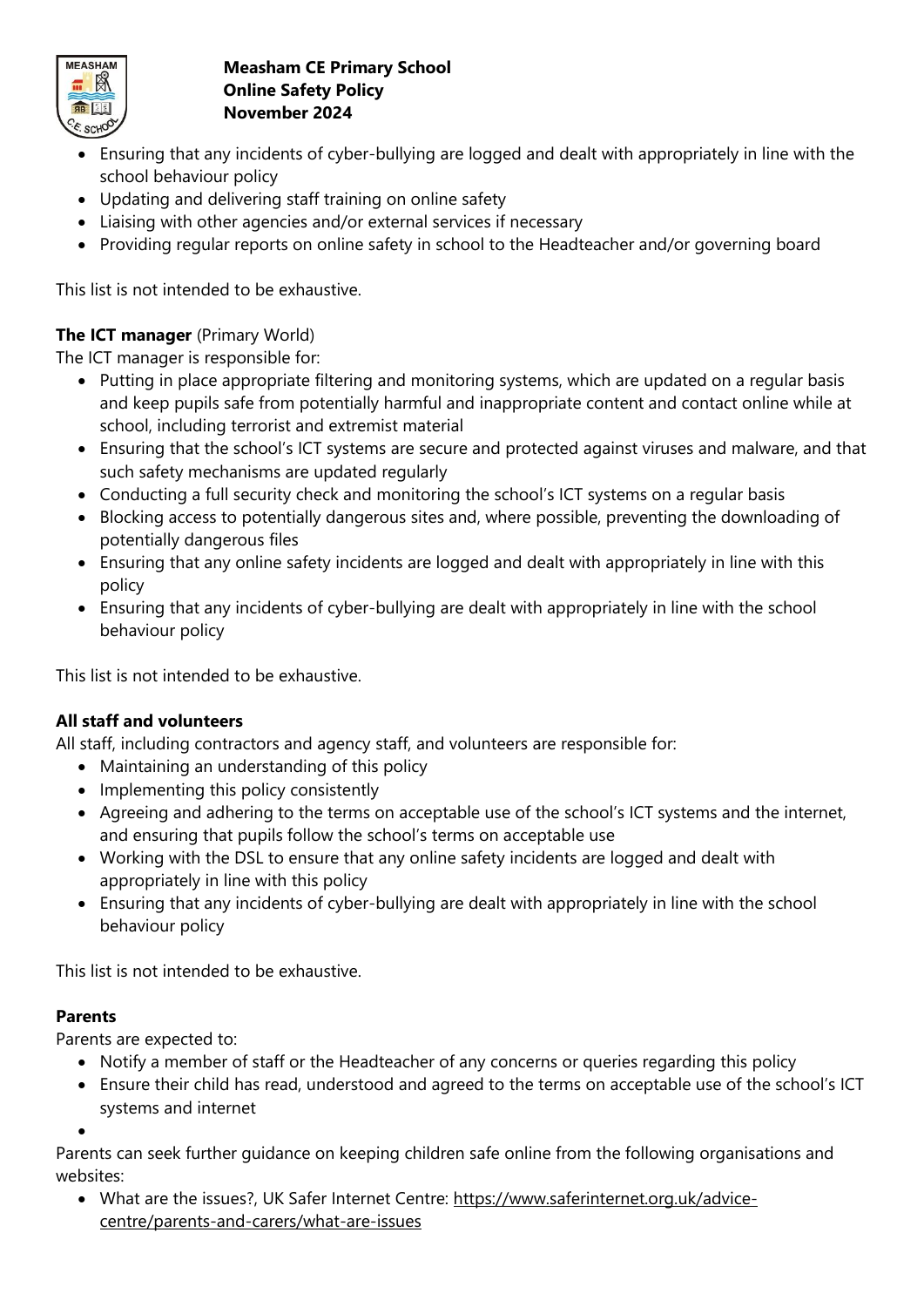

- Hot topics, Childnet International:<http://www.childnet.com/parents-and-carers/hot-topics>
- Parent factsheet, Childnet International:<http://www.childnet.com/ufiles/parents-factsheet-09-17.pdf>

# **Visitors and members of the community**

Visitors and members of the community who use the school's ICT systems or internet will be made aware of this policy, when relevant, and expected to read and follow it. If appropriate, they will be expected to agree to the terms on acceptable use.

## **Educating pupils about online safety**

Pupils will be taught about online safety as part of the curriculum.

In **Key Stage 1**, pupils will be taught to:

- Use technology safely and respectfully, keeping personal information private
- Identify where to go for help and support when they have concerns about content or contact on the internet or other online technologies

Pupils in **Key Stage 2** will be taught to:

- Use technology safely, respectfully and responsibly
- Recognise acceptable and unacceptable behaviour
- Identify a range of ways to report concerns about content and contact

The safe use of social media and the internet will also be covered in other subjects where relevant. The school will use assemblies to raise pupils' awareness of the dangers that can be encountered online and may also invite speakers to talk to pupils about this.

## **Educating parents about online safety**

The school will raise parents' awareness of internet safety in letters or other communications home, and in information via our website and on our social media platforms. This policy will also be shared with parents. Online safety will also be covered during parents' evenings.

If parents have any queries or concerns in relation to online safety, these should be raised in the first instance with the Headteacher and/or the DSL.

Concerns or queries about this policy can be raised with any member of staff or the Headteacher.

#### **Cyber-bullying Definition**

Cyber-bullying takes place online, such as through social networking sites, messaging apps or gaming sites. Like other forms of bullying, it is the repetitive, intentional harming of one person or group by another person or group, where the relationship involves an imbalance of power. (See also the school behaviour policy.)

## **Preventing and addressing cyber-bullying**

To help prevent cyber-bullying, we will ensure that pupils understand what it is and what to do if they become aware of it happening to them or others. We will ensure that pupils know how they can report any incidents and are encouraged to do so, including where they are a witness rather than the victim.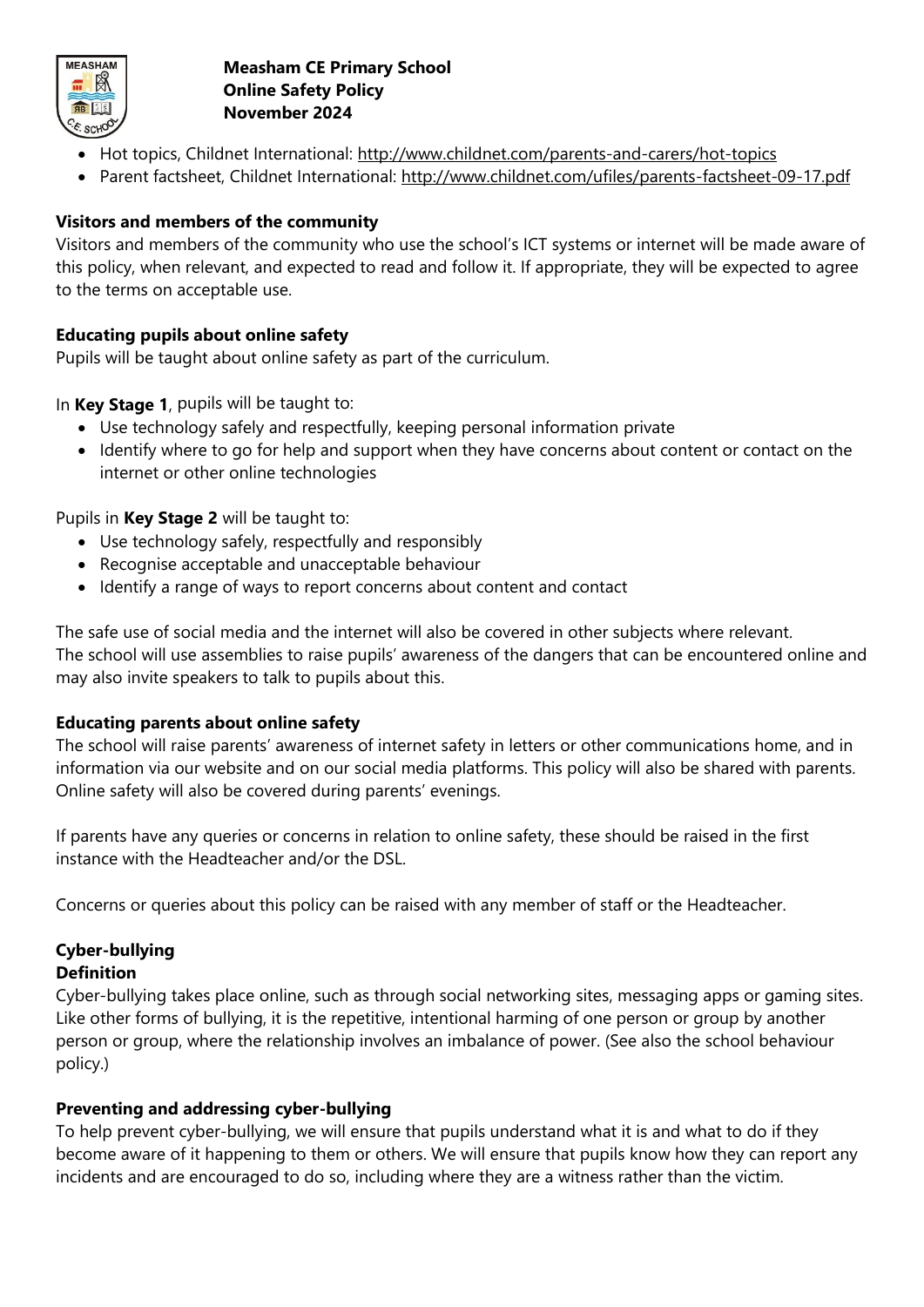

The school will actively discuss cyber-bullying with pupils, explaining the reasons why it occurs, the forms it may take and what the consequences can be. Class teachers will discuss cyber-bullying with their tutor groups, and the issue will be addressed in assemblies.

Teaching staff are also encouraged to find opportunities to use aspects of the curriculum to cover cyberbullying. This includes personal, social, health and economic (PSHE) education, and other subjects where appropriate.

All staff, governors and volunteers (where appropriate) receive training on cyber-bullying, its impact and ways to support pupils, as part of safeguarding training (see section 11 for more detail).

The school also sends information/leaflets on cyber-bullying to parents so that they are aware of the signs, how to report it and how they can support children who may be affected.

In relation to a specific incident of cyber-bullying, the school will follow the processes set out in the school behaviour policy. Where illegal, inappropriate or harmful material has been spread among pupils, the school will use all reasonable endeavours to ensure the incident is contained.

The DSL will consider whether the incident should be reported to the police if it involves illegal material, and will work with external services if it is deemed necessary to do so.

## **Peer on Peer Abuse**

As per our Safeguarding Policy, this school recognises that children sometimes display abusive behaviour themselves and that such incidents or allegations must be referred on for appropriate support and intervention. Such abuse will not be tolerated or passed off as "banter" or "part of growing up". This abuse could for example include sexual assaults, initiation/hazing type violence, all forms of bullying, aggravated sexting and physical violence experienced by both boys and girls. The school and its staff will take all possible actions to ensure peer on peer abuse cannot go unnoticed through discussion at age-appropriate level, education activities such as 'Warning Zone', opportunities for disclosure etc.

Where specific risks are identified, a risk assessment will be undertaken in order to ensure the safety of all staff and pupils. Measures appropriate to the uniqueness of each situation would be put in place to minimise the threat to those concerned.

## **Examining electronic devices**

School staff have the specific power under the Education and Inspections Act 2006 (which has been increased by the Education Act 2011) to search for and, if necessary, delete inappropriate images or files on pupils' electronic devices, including mobile phones, iPads and other tablet devices, where they believe there is a 'good reason' to do so.

When deciding whether there is a good reason to examine or erase data or files on an electronic device, staff must reasonably suspect that the data or file in question has been, or could be, used to:

- Cause harm, and/or
- Disrupt teaching, and/or
- Break any of the school rules

If inappropriate material is found on the device, it is up to the staff member in conjunction with the DSL or other member of the senior leadership team to decide whether they should: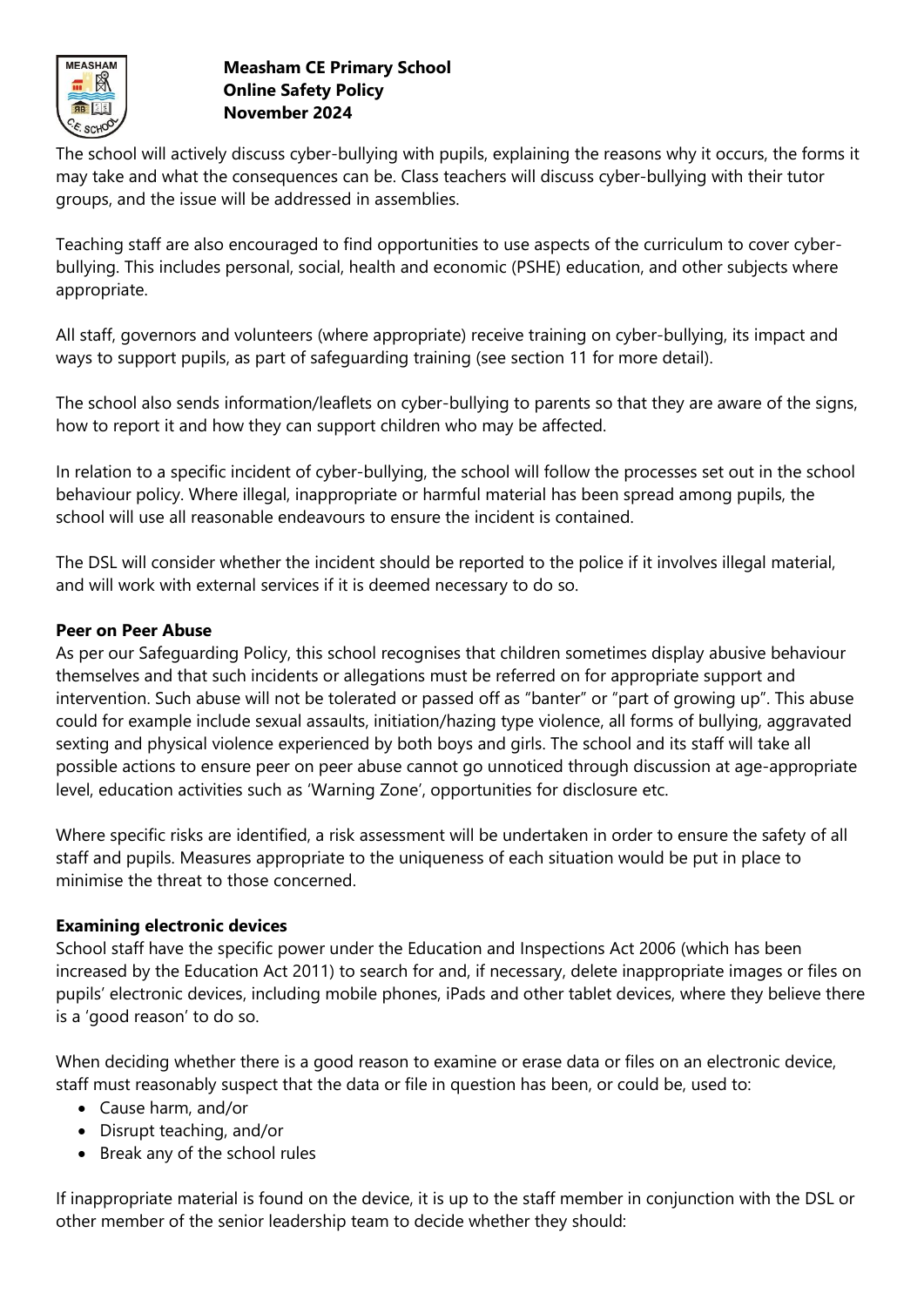

- Delete that material, or
- Retain it as evidence (of a criminal offence or a breach of school discipline), and/or
- Report it to the police

Any searching of pupils will be carried out in line with the DfE's latest guidance on [screening, searching and](https://www.gov.uk/government/publications/searching-screening-and-confiscation)  [confiscation.](https://www.gov.uk/government/publications/searching-screening-and-confiscation)

Any complaints about searching for or deleting inappropriate images or files on pupils' electronic devices will be dealt with through the school complaints procedure.

# **Acceptable use of the internet in school**

All pupils, parents, staff, volunteers and governors are expected to sign an agreement regarding the acceptable use of the school's ICT systems and the internet (appendices 1 and 2). Visitors will be expected to read and agree to the school's terms on acceptable use if relevant.

Use of the school's internet must be for educational purposes only, or for the purpose of fulfilling the duties of an individual's role.

We will monitor the websites visited by pupils, staff, volunteers, governors and visitors (where relevant) to ensure they comply with the above.

More information is set out in the acceptable use agreements in appendices 1 and 2.

## **Pupils using mobile devices in school**

We recognise that mobile phones are part of everyday life for many children and that they can play an important role in helping pupils to feel safe and secure. However, we also know that they can prove a distraction in school and can provide a means of bullying or intimidating others.

Please see separate Mobile Phone Policy

## **Staff using work devices outside school**

Staff members using a work device outside school must not install any unauthorised software on the device and must not use the device in any way which would violate the school's terms of acceptable use.

Staff must ensure that their work device is secure and password-protected, and that they do not share their password with others. They must take all reasonable steps to ensure the security of their work device when using it outside school. Any USB devices containing data relating to the school must be encrypted.

If staff have any concerns over the security of their device, they must seek advice from the ICT manager. Work devices must be used solely for work activities.

## **How the school will respond to issues of misuse**

Where a pupil misuses the school's ICT systems or internet, we will follow the procedures set out in the behaviour policy. The action taken will depend on the individual circumstances, nature and seriousness of the specific incident, and will be proportionate.

Where a staff member misuses the school's ICT systems or the internet, or misuses a personal device where the action constitutes misconduct, the matter will be dealt with in accordance with the staff disciplinary